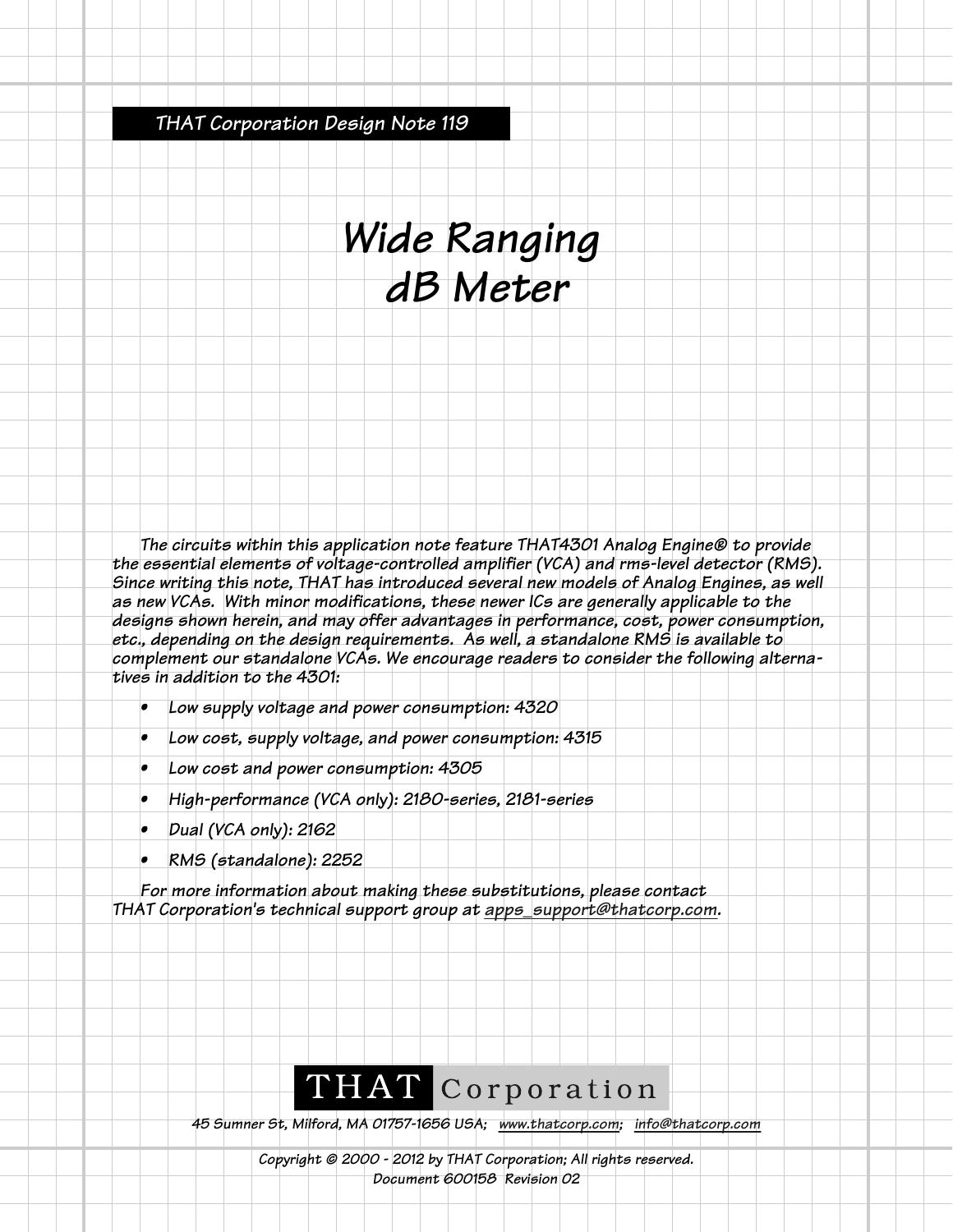*Using a THAT4301 as a 2:1 feedback compressor effectively doubles the dynamic range of the THAT4301's RMS detector by compressing the VCA's 120dB dynamic range through the 80 dB dynamic range of the level detector. This results in a true RMS meter with ~120 dB dynamic range and an output linear in dB, suitable for all but the most demanding metering applications.* 

### *Basic Topology*

*Figure 1 shows the basic topology of a feedback compressor. The analysis of this circuit is not very intuitive in the linear domain, but greatly simplified when working in the log domain.*



*Figure 1. Signal flow diagram for a feedback compressor*

*First, let us make a few assumptions and clarifications:*

- *X is the VCA input, and we will let its full scale be 20 dBu.*
- **•** ks is the stand-by gain, independent of the control port, taken in the VCA. We will *set this value at 12 dB.*
- *Y is the VCA output, measured in dBu, and is also the RMS detector input.*
- *RL is the zero dB reference level of the RMS detector. This is the input level which results in zero volts out of the RMS detector, and as a result, sets the VCA current gain to unity. At the zero dB reference level, the currents in and out of the VCA will be equal or matched, thus the term level match. We will set this value at -20 dB.*
- *G is the current gain of the VCA, in dB, as controlled via its control port. It is also a direct function of the output of the level detector.*

*Since we are working in the log domain, we can say*

 $Y = X + kS + G$  *(eqn. 1)* 

*which is the same as multiplying these terms in the linear domain. It is also clear that*

*G* = *RL* − *Y (eqn. 2)*

*This sign convention results from our use of the negative control port of the VCA. Substituting for G,*

*Y* = *X* + *ks* − *Y* + *RL*, *or Y* =  $\frac{1}{2}$  *(eqn. 3)*  $Y = \frac{X+K5+RL}{2}$ 

*b*y THAT © 2000-2012<br>by THAT Corporation<br>All rights reserved.

**Corporation**<br> *Copyright Copyright Copyright Copyright Design Note 119*<br> *Page 2 of 6*<br> *Doc. 600158 Rev. 02* 

*A5 Sumner St, Milford, MA 01757 USA; www.thatcorp.com*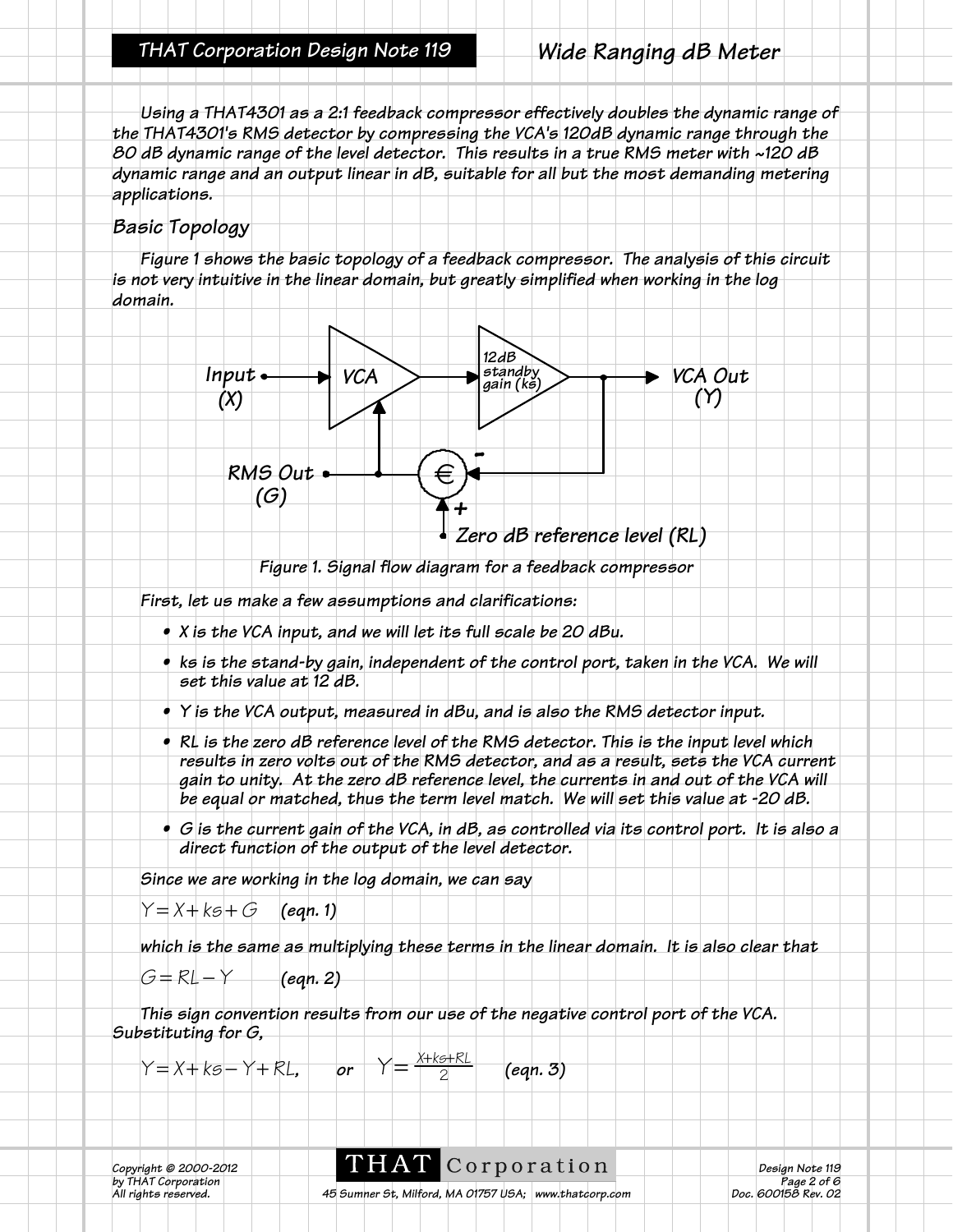| VCA Input in dBu |       | VCA Output in dBu VCA current gain in dB |
|------------------|-------|------------------------------------------|
| 20               | 6     | $-26$                                    |
| 10               | 1     | $-21$                                    |
| 0                | $-4$  | $-16$                                    |
| -10              | -9    | -11                                      |
| $-20$            | $-14$ | -6                                       |
| $-30$            | $-19$ | $\overline{\phantom{a}}$                 |
| -40              | $-24$ | 4                                        |
| -50              | $-29$ | 9                                        |
| $-60$            | $-34$ | 14                                       |
| $-70$            | $-39$ | 19                                       |
| -80              | -44   | 24                                       |
| $-90$            | $-49$ | 29                                       |
| $-100$           | $-54$ | 34                                       |

*Figure 2. Input and output levels of the VCA for a feedback compressor, and the VCA current gain*

*The table in Figure 2 shows the resulting VCA output, calculated with equation 3, and the resulting VCA gain, calculated with equation 2, that corresponds to the given VCA input shown in the first column. Note that while the dynamic range of the input is 20-(-100)=120dB, the dynamic range of the VCA output is only 34-(-26)=60dB, thus demonstrating the 2:1 compressor action. The gain range of +34dB to -26dB is well within the VCA's preferred operating range.*



*Figure 3. Schematic for a wide ranging RMS level meter*

*b*y THAT © 2000-2012<br>by THAT Corporation<br>All rights reserved.

**COPPOTATION**<br> *Page 3 of 6*<br> *Page 3 of 6*<br> *Page 3 of 6*<br> *Page 3 of 6*<br> *Page 3 of 6* 

*A5 Sumner St, Milford, MA 01757 USA; www.thatcorp.com*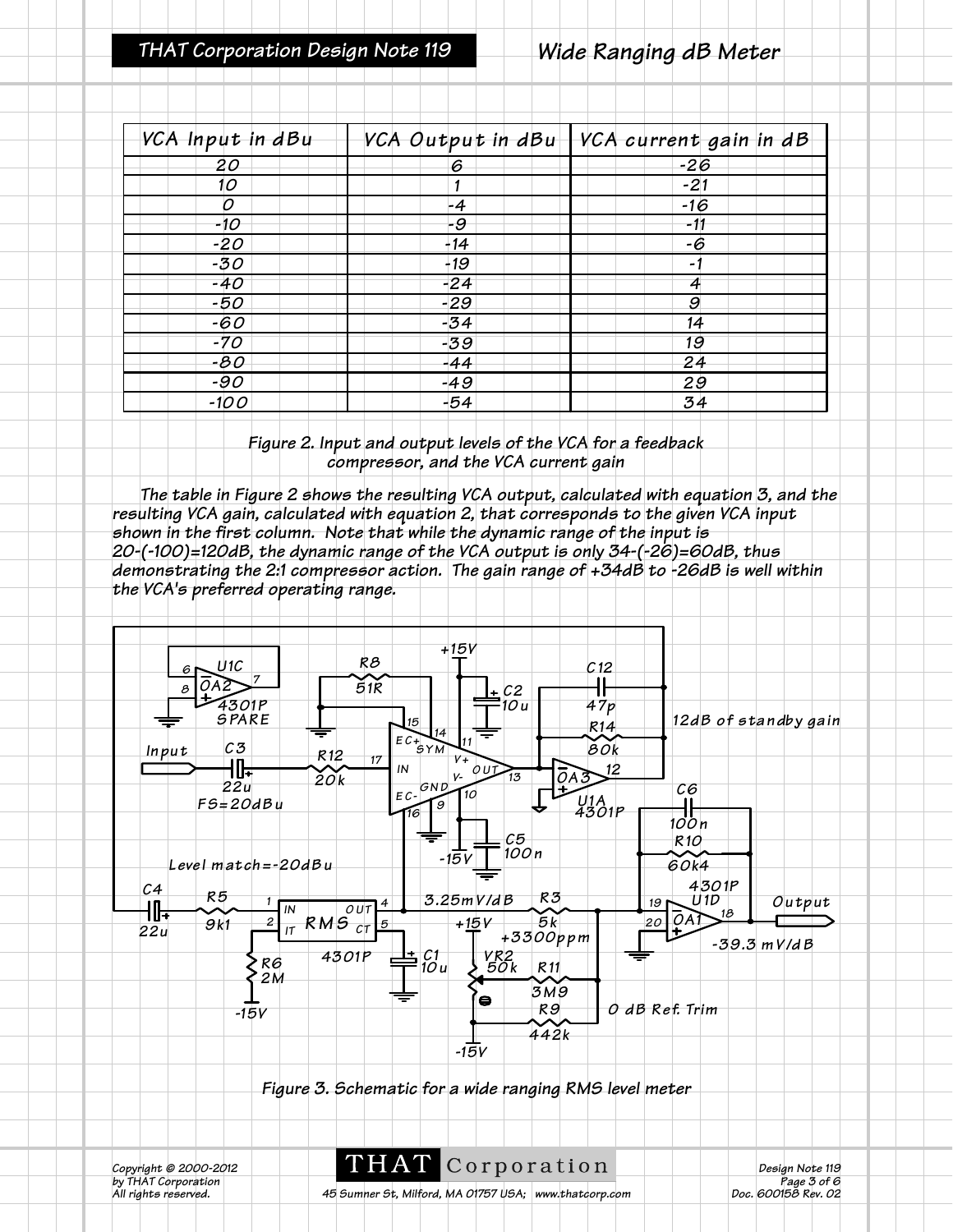#### *Application Circuit*

*The circuit in Figure 3 shows a basic implementation of the wide ranging RMS level meter. This circuit consists of a VCA with 12dB of stand-by gain, an RMS detector connected to the VCA in a feedback compressor topology, and a RMS output scaling amplifier. This circuit is designed to have a full scale input of 20dBu and an output that is scaled to transform a -100 to 20 dBu into a signal that swings 0-5 V, which is compatible with many low cost 8-bit ADCs.*

#### *The VCA with stand-by gain*

*This circuit accepts a full scale signal of 20 dBu. If the source is not that high, one can configure the spare op-amp, U1C, as an amplifier to scale the signal appropriately. In most applications, log-antilog VCAs are used with zero dB of stand-by gain; that is, when the difference between the control ports is zero, the total voltage gain is one. In this design it is beneficial to use stand-by gain to skew the compressor's gain requirements. If not, then the maximum VCA gain required would be +40 dB when the VCA input dropped to -100 dBu, which the VCA can provide, but at the expense of bandwidth.* 

#### *Other VCA issues*

*C12 helps OA3 maintain stability against the high output capacitance of the VCA. This capacitor, in conjunction with R14, set the bandwidth at ~56 kHz. Since this is a measurement application, we have not included a means for adjusting the VCA symmetry. The worst case distortion without trimming symmetry is about 0.7 % THD, and this will not result in a significant error. C2 should be of value comparable to that of C1. Its purpose is to provide a path for the peak return currents of C1, which can be quite high.*

#### *The RMS detector*

*THAT Corporations RMS level detectors derive the true RMS level of an audio signal by:*

- *1. Converting the input into a current and full wave rectifying it.*
- *2. Logging and doubling this current waveform, which in the log domain, is equivalent to squaring.*
- *3. Averaging the result in a log-domain filter, which results in the mean of that signal.*

*Thus, THAT RMS detectors perform the mean and the square portion of root-meansquare. The square-root portion of that function is performed implicitly at the logarithmic control port of the VCA.*

*The two design criteria a designer needs to worry about are the RMS timing and the zero dB reference level. Timing determines the attack and release rates, which are linked in these level detectors, and the zero dB reference level determines the input level where the RMS output will be zero, thus setting the VCA to zero dB of current gain.* 

*Before proceeding, it is useful to enumerate some of the constants in this design:*

*Vcc = +15V and Vss = -15V*

 $I_T$  = 7.5  $\mu$ A is the recommended value for  $I_T$ 

*k = 6.5 mV/dB is the room temperature gain control constant for the VCA and the RMS detector.*

*b*y THAT © 2000-2012<br>by THAT Corporation<br>All rights reserved.

**Corporation**<br> *Copporation*<br> *Copporation*<br> *Copyright © 2012 Doc. 600158 Rev. 02*<br> *Doc. 600158 Rev. 02*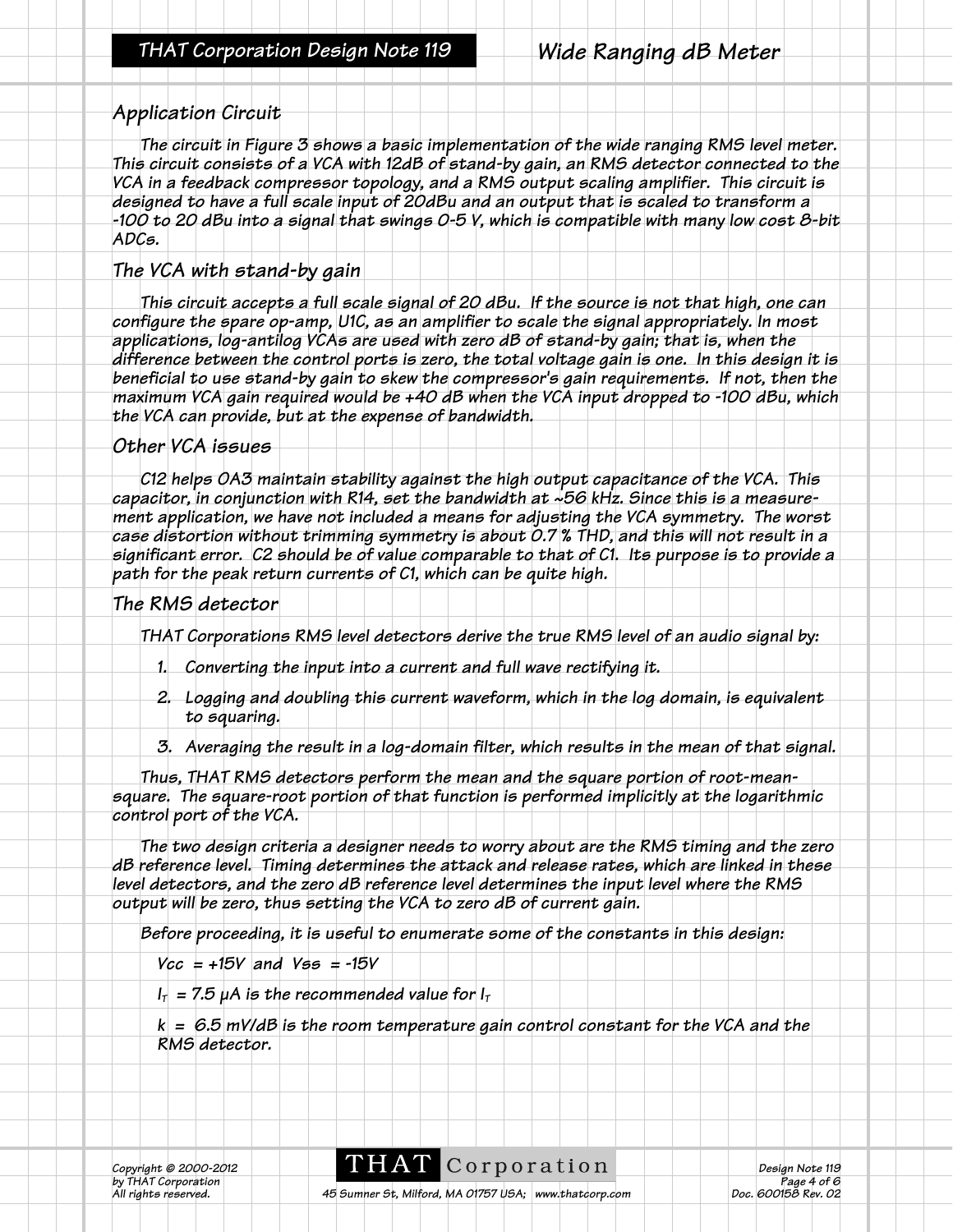*Timing*

*In this design, the timing current is set to the recommended value by R6:*

$$
RG = \frac{-\text{Yes}}{1_{\text{T}}} = \frac{15\text{V}}{7.5\,\mu\text{A}} = 2\,\text{M}\Omega
$$

*The level detector's log domain filter consists of this capacitor, and a diode internal to the IC. The equivalent resistance of this diode can be determined by the equation:*

$$
r_d = \frac{1}{g_M} = \frac{V_T}{I_d}
$$
 Thus,

$$
r_d = \frac{V_T}{l_d} \cong 3.499 k\Omega, \text{ at } 27^{\circ}C
$$

*If we set the corner frequency to*  $f_c \cong 5$  *Hz,* 

*which is an adequate low frequency corner for most audio signals, we may then calculate the time constant*

$$
\tau = \frac{1}{2 \times \pi \times f_c} = \frac{1}{2 \times \pi 5 \times Z} \approx 32 \text{ ms}
$$

*Using these identities, we can calculate C1:*  $C1 = \frac{rd}{\tau} = \frac{32 \text{ ms}}{3.466 \text{ k}\Omega} = 9.2 \mu F = 10 \mu F$ 

#### *Zero dB reference level*

*The zero dB reference level is set by the input resistor of the RMS detector, and the detector's zero dB input current. To set this level, one must first determine the zero dB input current.*

$$
I_{\text{ZERO dB}} = \sqrt{9.6 \,\mu A \times I_{\text{T}}} = \sqrt{9.6 \,\mu A \times 7.5 \,\mu A}
$$

*which results in*  $|_{ZERO dB}| = 8.5 \mu A$ 

*As stated earlier, we chose -20dBu as the zero dB reference level. This corresponds to:*

$$
V_{\text{ZERO dB}} = 0.775 \times 10^{\left(\frac{-20\text{dBu}}{20}\right)} = 77.5 \text{ mV}
$$

*Using this value, we can calculate the appropriate value for R5:*

| $\sigma$       | ROAB         | 77.5 mV | $\cong$ 9.1 kQ |  |
|----------------|--------------|---------|----------------|--|
| K <sup>r</sup> | <b>PO JR</b> | 35H     |                |  |

## *Output buffering and scaling*

*The gain control constant for the THAT4301 is 6.5mV/dB, but due to the 2:1 compressor action, the change at the output of the RMS detector is only 3.25mV/dB. This voltage is also proportional to absolute temperature. As a result, it is often useful to apply scaling and temperature compensation to this signal.*

*There is a wide variety of 8 bit DACs available today, some with a per channel cost below \$0.35. In their simplest configuration, these devices operate off +5V, and use a filtered version of their supply as their reference voltage. If one wishes to measure the wide ranging meter's output to within ±½dB, the RMS detector's output needs to be scaled to*

$$
\frac{5V}{256 \text{ bits}} \times \frac{2 \text{ bits}}{dB} = 0.039 \frac{V}{dB}
$$

*Copyright © 2000-2012*<br>*by THAT Corporation*<br>*All rights reserved.* 

**THAT** COPPOPATION<br> *COPPOPATION*<br> *Copyright Copyright Copyright Doc. 600158 Rev. 02*<br> *Doc. 600158 Rev. 02*